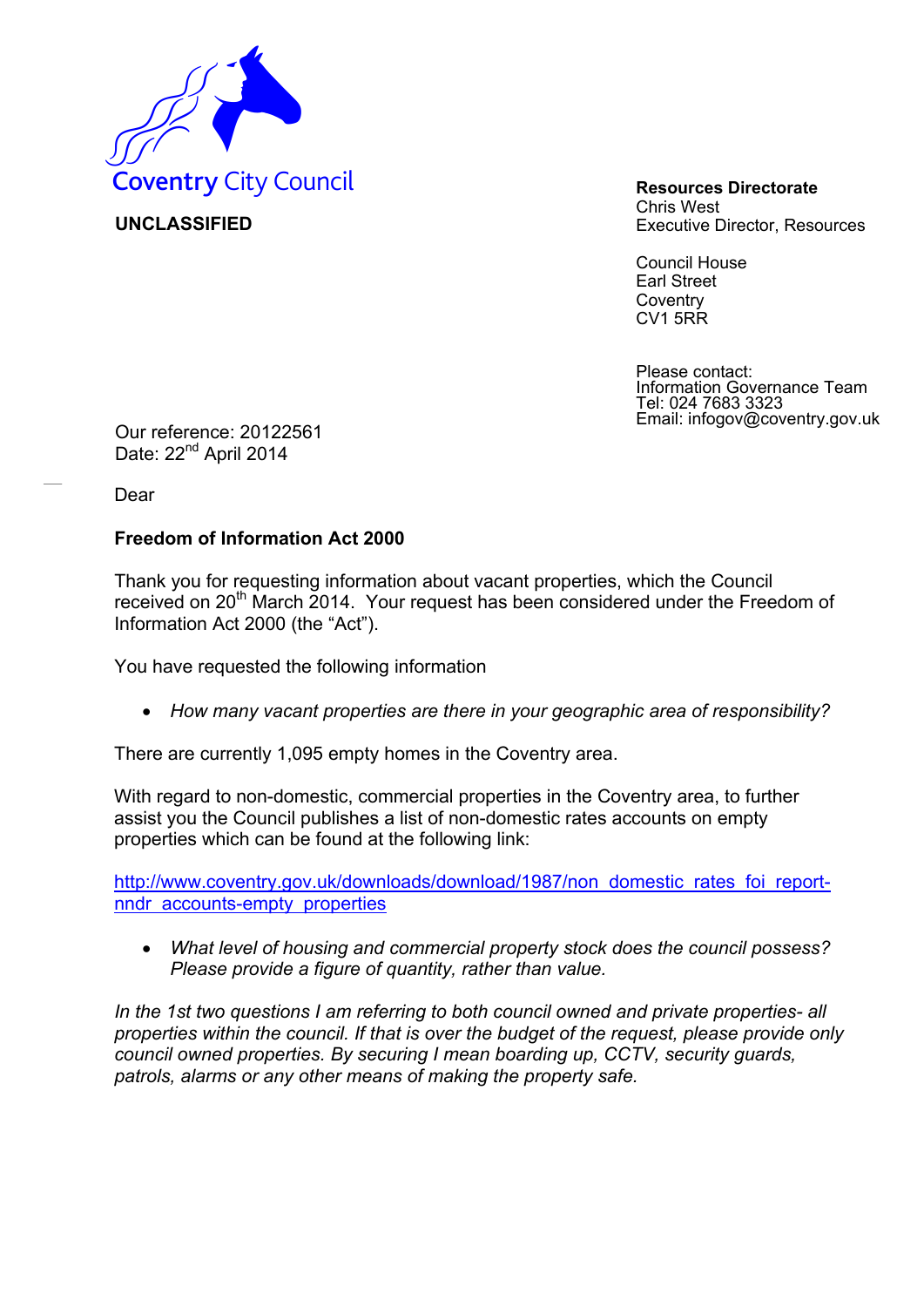In respect of social housing, Coventry City Counc il transferred its Council housing stock to Whitefriars Housing in S eptember 2000 and we ar e therefore unable to provide this information and are advising you as required per Section 1(1) (a) of the Act that states:

*"Any person making a request for information to a public authority is entitled to be informed in writing by the public authority whether it holds information of the description specified in the request".* 

To advise and assist, this transfer also involved movement of responsibility for management of the housing and the Council relinquished this responsibility as part of the transfer.

Information about Whitefriars and their services can be found on the website at:

http//www.whitefriarshousing.co.uk/home

The Council has 81 commercial vacant council owned properties.

There are 1489 commercial properties within the Council's property portfolio.

 *Which, if any, medium to large scale regeneration projects having been budgeted for within the next financial year? By regeneration projects I mean plans for new developments that aim to cultivate better housing, transport, leisure pursuits and business opportunities in the council as well as general renewal and renovation of buildings and infrastructure. By medium to large scale I mean projects that displace, decant or rehouse up to 25 residents (medium scale) or over 25 residents (large scale).* 

Any proposals the Council has to undertake direct development of the type described will be the subject of public report. Such reports are available on the Council's web site.

http://democraticservices.coventry.gov.uk/ieDocHome.aspx?bcr=1

Please note, under the Re-Use of Public Sector Information 2005 Regulations you are free to use this information for your own use or for the purposes of news reporting.

However, any other type of re-use under the Regulations, for example; publication of the information or circulation to the public, will require permission of the copyright owner and may be subject to terms and conditions. For documents where the copyright does not belong to Coventry City Council you will need to apply separately to the copyright holder.

If you wish to apply to reuse the information you have requested or have any other issues relating to this request please do not hesitate to contact me.

If you are unhappy about the outcome or handling of your request please write to the Information Governance Team within 40 days of the date of this letter at: